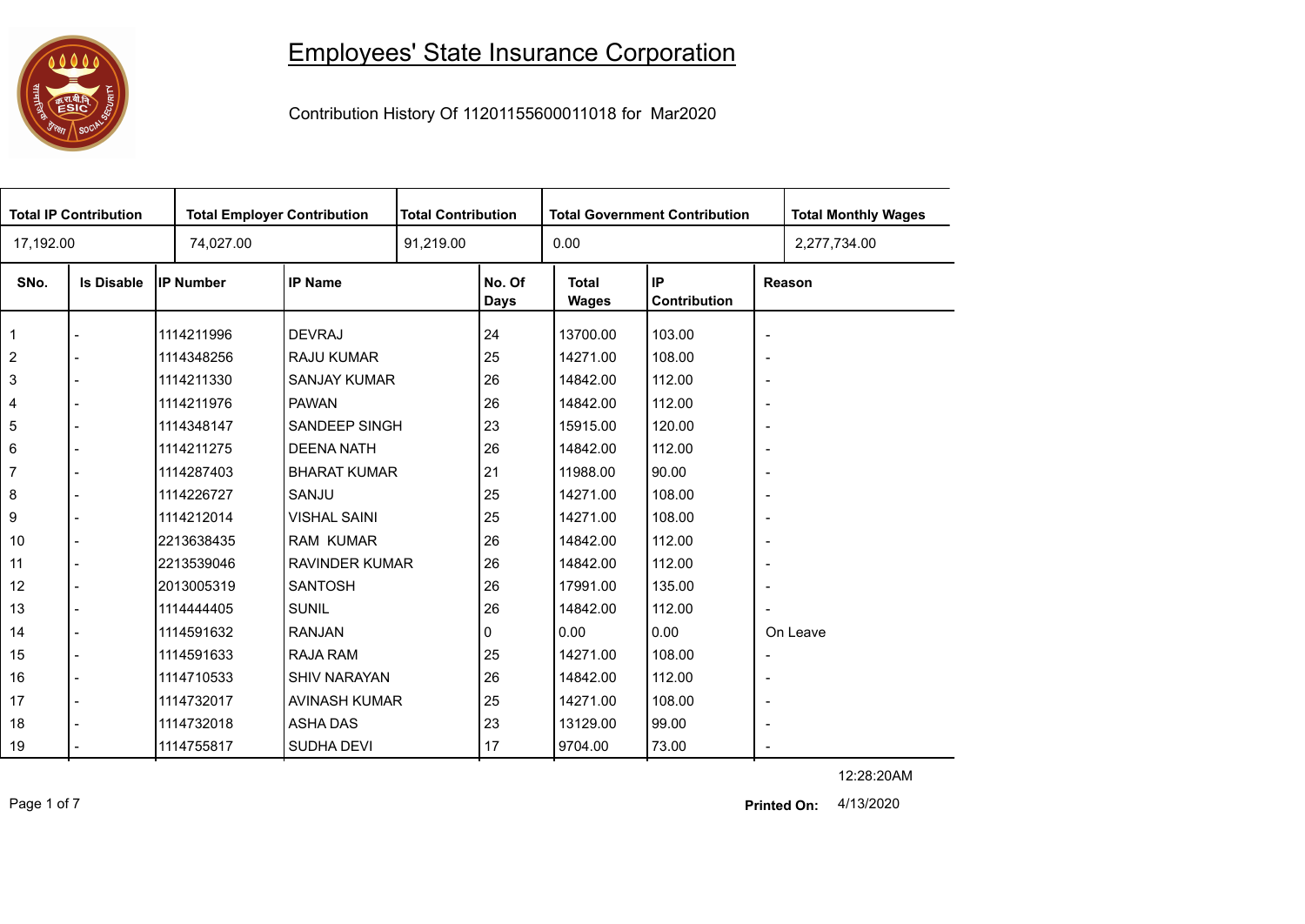| SNo. | <b>Is Disable</b> | <b>IP Number</b> | <b>IP Name</b>         | No. Of      | <b>Total</b> | IP           | <b>Reason</b>  |
|------|-------------------|------------------|------------------------|-------------|--------------|--------------|----------------|
|      |                   |                  |                        | <b>Days</b> | <b>Wages</b> | Contribution |                |
| 20   |                   | 1114897129       | SHRVAN KUMAR MANDAL    | 26          | 14842.00     | 112.00       |                |
| 21   |                   | 1114929226       | <b>SACHIN KUMAR</b>    | 14          | 7992.00      | 60.00        |                |
| 22   |                   | 1114929236       | <b>SAVITRI</b>         | 17          | 9704.00      | 73.00        |                |
| 23   |                   | 1114929247       | <b>SONU KUMAR</b>      | 24          | 13700.00     | 103.00       |                |
| 24   |                   | 1114929250       | <b>UTTAM SINGH</b>     | 23          | 13129.00     | 99.00        |                |
| 25   |                   | 1115050846       | <b>ARUN KUMAR</b>      | 26          | 14842.00     | 112.00       |                |
| 26   |                   | 1115093056       | PAVNESH KUMAR          | 26          | 14842.00     | 112.00       |                |
| 27   |                   | 1115093049       | SUBHASH CHANDRA        | 25          | 14271.00     | 108.00       |                |
| 28   |                   | 1115112932       | <b>DILIP KUMAR</b>     | 8           | 4567.00      | 35.00        |                |
| 29   |                   | 1115201020       | <b>ARUN YADAV</b>      | 26          | 14842.00     | 112.00       |                |
| 30   |                   | 1115201046       | <b>ANITA</b>           | 26          | 14842.00     | 112.00       |                |
| 31   |                   | 1115219688       | <b>MANISH KUMAR</b>    | 25          | 14271.00     | 108.00       |                |
| 32   |                   | 1115219682       | <b>KAPIL</b>           | 26          | 14842.00     | 112.00       |                |
| 33   |                   | 1115270867       | PREMNARAYAN            | 21          | 11988.00     | 90.00        |                |
| 34   |                   | 1115270875       | <b>CHANDNI</b>         | 25          | 14271.00     | 108.00       |                |
| 35   |                   | 1115270881       | <b>SURAJ KUMAR</b>     | 22          | 12559.00     | 95.00        |                |
| 36   |                   | 2013713287       | <b>SARVINDER</b>       | 19          | 10846.00     | 82.00        |                |
| 37   |                   | 1014040234       | <b>BABITA</b>          | 26          | 14842.00     | 112.00       |                |
| 38   |                   | 1114806728       | <b>MD RIZWAN ALAM</b>  | 25          | 14271.00     | 108.00       |                |
| 39   |                   | 1115396117       | RAGHUNANDAN KUMAR      | 26          | 14842.00     | 112.00       |                |
| 40   |                   | 1115433634       | <b>RAKESH KUMAR</b>    | 25          | 14271.00     | 108.00       |                |
|      |                   |                  | <b>NAMDEV</b>          |             |              |              |                |
| 41   |                   | 1115455368       | <b>SURUCHI</b>         | 25          | 14271.00     | 108.00       |                |
| 42   |                   | 1115455377       | <b>HARISH KUMAR</b>    | 17          | 9704.00      | 73.00        |                |
| 43   |                   | 1115070046       | <b>BRAJENDRA KUMAR</b> | 25          | 14271.00     | 108.00       |                |
| 44   |                   | 1013823285       | <b>SHAMBHOO</b>        | 26          | 17991.00     | 135.00       |                |
| 45   |                   | 1115487433       | <b>SACHIN</b>          | 25          | 14271.00     | 108.00       | $\overline{a}$ |
| 46   |                   | 1013634471       | <b>VIPIN</b>           | 25          | 14271.00     | 108.00       |                |
| 47   |                   | 1013645087       | SURENDER-1             | 26          | 14842.00     | 112.00       |                |
| 48   |                   | 1014012424       | <b>LOKENDER KUMAR</b>  | 26          | 14842.00     | 112.00       |                |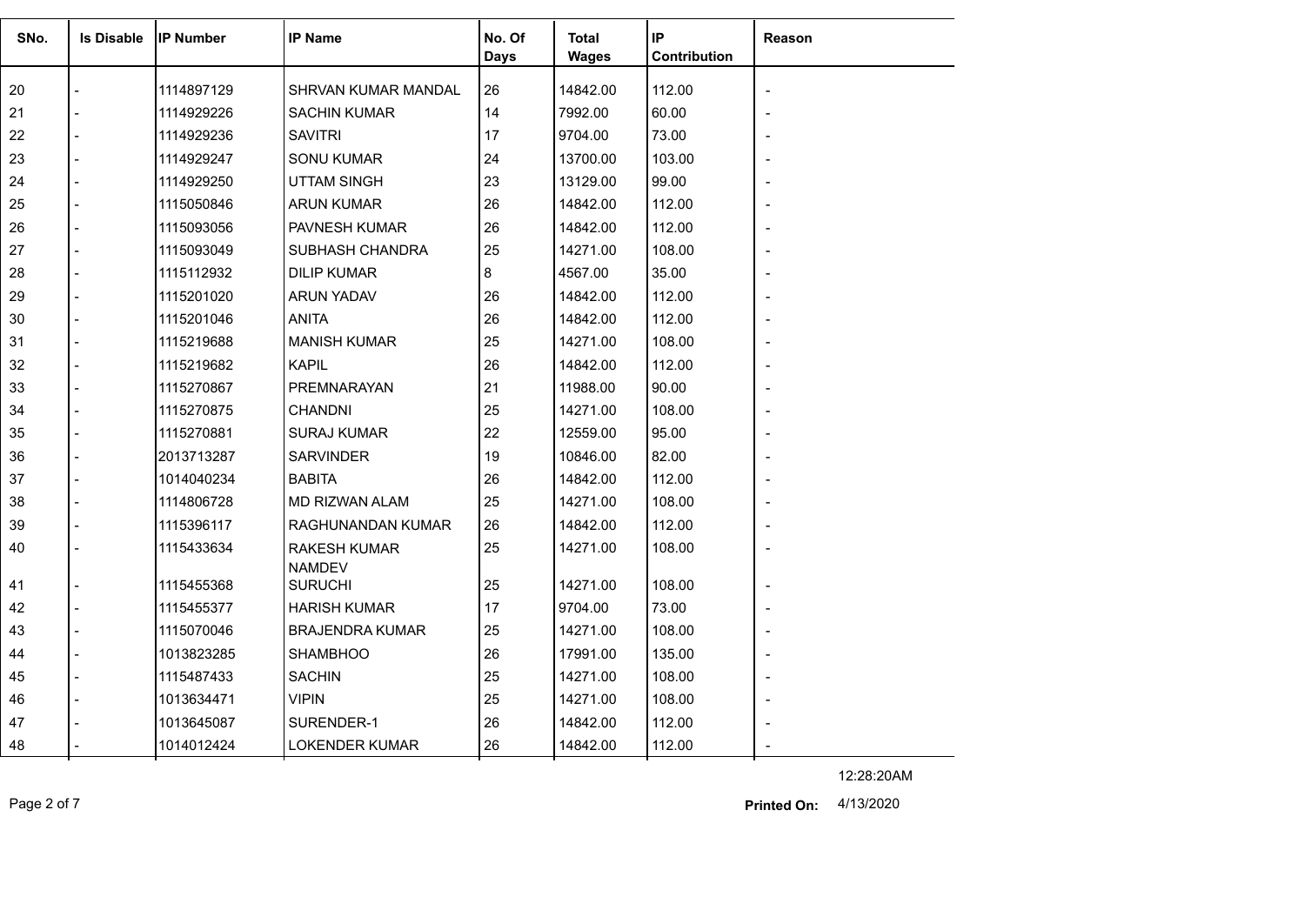| SNo. | <b>Is Disable</b> | <b>IP Number</b> | <b>IP Name</b>                       | No. Of<br><b>Days</b> | <b>Total</b><br><b>Wages</b> | IP<br>Contribution | Reason   |
|------|-------------------|------------------|--------------------------------------|-----------------------|------------------------------|--------------------|----------|
|      |                   |                  |                                      |                       |                              |                    |          |
| 49   |                   | 1013847198       | <b>PRABHA</b>                        | 26                    | 14842.00                     | 112.00             |          |
| 50   | $\overline{a}$    | 1014056066       | <b>RAVI KUMAR</b>                    | 26                    | 14842.00                     | 112.00             |          |
| 51   |                   | 1014046982       | <b>HIRA LAL SAHU</b>                 | 26                    | 14842.00                     | 112.00             |          |
| 52   |                   | 1014375658       | <b>BAMBAM KUMAR</b><br><b>PASWAN</b> | 25                    | 14271.00                     | 108.00             |          |
| 53   | $\overline{a}$    | 1014099772       | SHARWAN KUMAR RAM                    | 15                    | 8563.00                      | 65.00              |          |
| 54   |                   | 1014356137       | <b>RUMA</b>                          | 25                    | 14271.00                     | 108.00             |          |
| 55   |                   | 1014178107       | ANUBHAV SINGH                        | 25                    | 14271.00                     | 108.00             |          |
| 56   |                   | 1014236394       | <b>BHUPENDER</b>                     | 26                    | 14842.00                     | 112.00             |          |
| 57   | $\blacksquare$    | 1014178106       | MUKESH KUMAR GUPTA                   | 25                    | 14271.00                     | 108.00             |          |
| 58   |                   | 1115487421       | YOGESH                               | 25                    | 14271.00                     | 108.00             |          |
| 59   | $\blacksquare$    | 1013634345       | SONU kumar gupta                     | 26                    | 17991.00                     | 135.00             |          |
| 60   |                   | 1014254513       | POOJA KUMARI                         | 26                    | 14842.00                     | 112.00             |          |
| 61   |                   | 2013796494       | <b>MOHINI</b>                        | 24                    | 13700.00                     | 103.00             |          |
| 62   |                   | 1013634472       | <b>CHANDER PAL</b>                   | 25                    | 14271.00                     | 108.00             |          |
| 63   | $\overline{a}$    | 1115507018       | <b>MANOHAR PASWAN</b>                | 0                     | 0.00                         | 0.00               | On Leave |
| 64   |                   | 1115523767       | <b>NEERAJ KUMAR</b>                  | 26                    | 14842.00                     | 112.00             |          |
| 65   |                   | 1115523790       | <b>AMIT KUMAR</b>                    | 23                    | 13129.00                     | 99.00              |          |
| 66   | $\overline{a}$    | 1115543462       | <b>SUNIL</b>                         | 26                    | 14842.00                     | 112.00             |          |
| 67   |                   | 1115543485       | NIPU DEVI                            | 26                    | 14842.00                     | 112.00             |          |
| 68   |                   | 1115543500       | <b>MILAN CHELL</b>                   | 16                    | 9134.00                      | 69.00              |          |
| 69   |                   | 1115543652       | PREM CHAND                           | 19                    | 10846.00                     | 82.00              |          |
| 70   | $\overline{a}$    | 1115543747       | <b>PARDEEP</b>                       | 15                    | 8563.00                      | 65.00              |          |
| 71   |                   | 1115561340       | MUINUDDEEN                           | 26                    | 14842.00                     | 112.00             |          |
| 72   | $\overline{a}$    | 1115561358       | <b>RAJESH</b>                        | 24                    | 13700.00                     | 103.00             |          |
| 73   |                   | 1115561362       | RAHUL KUMAR                          | 5                     | 2854.00                      | 22.00              |          |
| 74   | $\blacksquare$    | 1115561375       | PINTU GAUTAM                         | 16                    | 9134.00                      | 69.00              |          |
| 75   | $\overline{a}$    | 1115561389       | RAJESH KUMAR                         | 16                    | 9134.00                      | 69.00              |          |
| 76   |                   | 1115561412       | <b>RAM ROOP</b>                      | 16                    | 9134.00                      | 69.00              |          |
| 77   |                   | 1115561424       | DEEPAK BHILWARA                      | 16                    | 9134.00                      | 69.00              |          |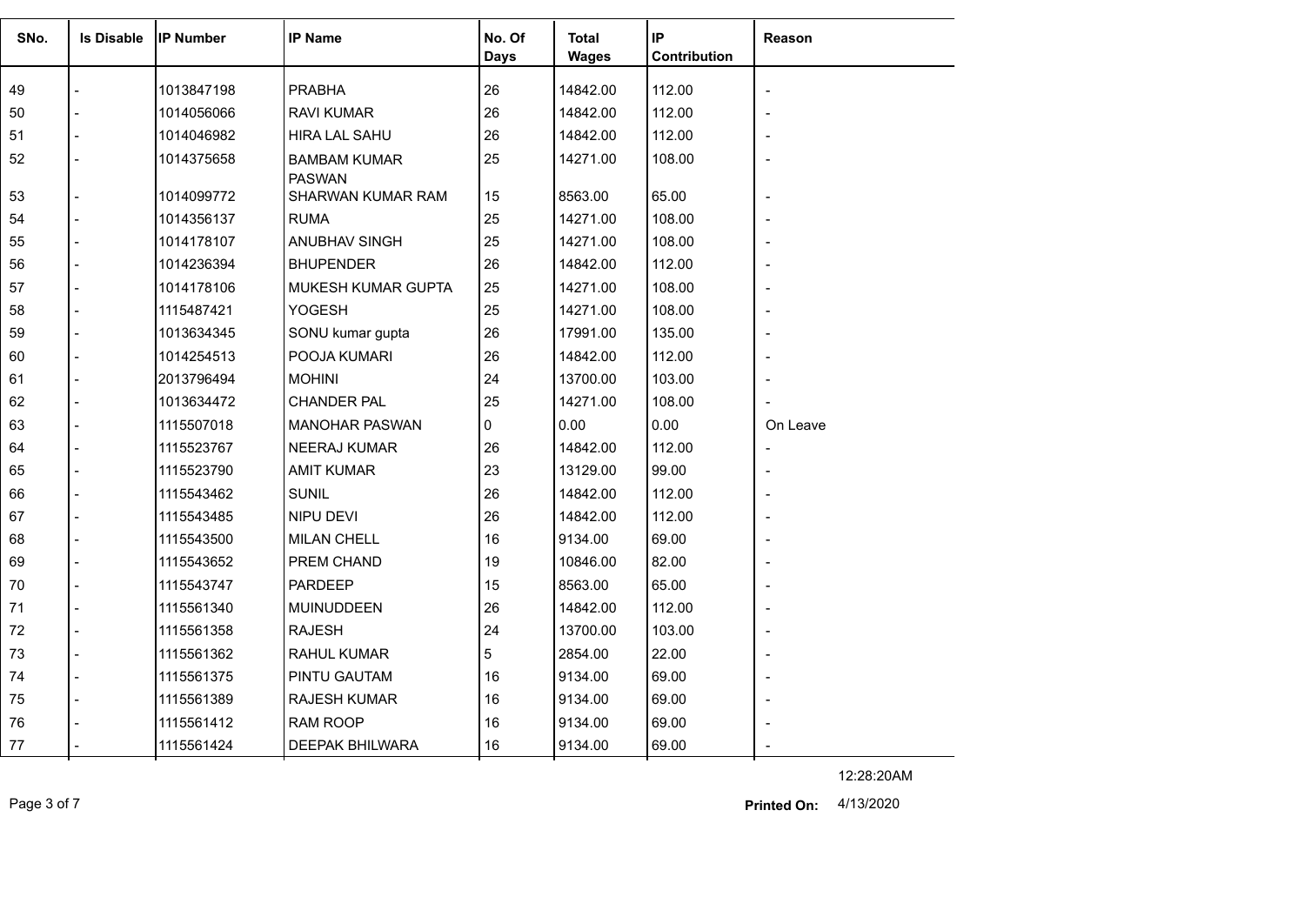| SNo. | <b>Is Disable</b> | <b>IP Number</b> | <b>IP Name</b>       | No. Of<br><b>Days</b> | <b>Total</b><br><b>Wages</b> | IP<br>Contribution | Reason |
|------|-------------------|------------------|----------------------|-----------------------|------------------------------|--------------------|--------|
| 78   |                   | 1115543719       | <b>RANI KASHYAP</b>  | 26                    | 14842.00                     | 112.00             |        |
| 79   |                   | 1115543734       | <b>ASHISH KUMAR</b>  | 3                     | 1713.00                      | 13.00              |        |
| 80   |                   | 1115577400       | <b>SUNIL KUMAR</b>   | 22                    | 12559.00                     | 95.00              |        |
| 81   |                   | 1115577412       | ANUJ KUMAR           | 23                    | 13129.00                     | 99.00              |        |
| 82   |                   | 1115577444       | <b>RAM KUMAR</b>     | 24                    | 13700.00                     | 103.00             |        |
| 83   |                   | 1115577456       | SHIVENDER KUMAR      | 24                    | 13700.00                     | 103.00             |        |
| 84   |                   | 1013926536       | SUDHANSHU            | 24                    | 13700.00                     | 103.00             |        |
| 85   |                   | 1013847195       | <b>DINESH</b>        | 23                    | 13129.00                     | 99.00              |        |
| 86   |                   | 1014012415       | <b>ANIRUDH</b>       | 22                    | 12559.00                     | 95.00              |        |
| 87   |                   | 1115577466       | <b>DEEPAK SINGH</b>  | 23                    | 13129.00                     | 99.00              |        |
| 88   |                   | 1115578231       | <b>NITESH KUMAR</b>  | 26                    | 14842.00                     | 112.00             |        |
| 89   |                   | 1115577499       | SWALEHA BANO         | 26                    | 14842.00                     | 112.00             |        |
| 90   |                   | 1014081622       | <b>MANOJ</b>         | 22                    | 12559.00                     | 95.00              |        |
| 91   |                   | 1014344965       | <b>VEERENDRA</b>     | 23                    | 13129.00                     | 99.00              |        |
| 92   |                   | 1014392594       | <b>KAILASH DEVI</b>  | 26                    | 14842.00                     | 112.00             |        |
| 93   |                   | 1013634351       | <b>NARENDER</b>      | 16                    | 9134.00                      | 69.00              |        |
| 94   |                   | 1014046979       | MOHD. KURBAN         | 25                    | 14271.00                     | 108.00             |        |
| 95   |                   | 1014170728       | <b>ANKUR GAUTAM</b>  | 22                    | 12559.00                     | 95.00              |        |
| 96   |                   | 1115577511       | <b>SURAJ</b>         | 25                    | 14271.00                     | 108.00             |        |
| 97   |                   | 1115577516       | <b>MANOJ KUMAR</b>   | 24                    | 13700.00                     | 103.00             |        |
| 98   |                   | 1115577524       | PRAKASH SINGH BISHT  | 23                    | 13129.00                     | 99.00              |        |
| 99   |                   | 1014046981       | MURTAZA ANSARI       | 25                    | 14271.00                     | 108.00             |        |
| 100  |                   | 1013799153       | <b>BHUPENDER</b>     | 25                    | 14271.00                     | 108.00             |        |
| 101  |                   | 1013926537       | ANUJ SHARMA          | 26                    | 14842.00                     | 112.00             |        |
| 102  | $\overline{a}$    | 1014081633       | <b>RAJ SINGH</b>     | 15                    | 8563.00                      | 65.00              |        |
| 103  | $\overline{a}$    | 1115577534       | PRADEEP KUMAR SINGH  | 24                    | 16607.00                     | 125.00             |        |
| 104  |                   | 1014170729       | <b>CHANDAN KUMAR</b> | 23                    | 13129.00                     | 99.00              |        |
| 105  |                   | 1013830165       | SANDEEP              | 21                    | 11988.00                     | 90.00              |        |
| 106  |                   | 1115577541       | <b>DEEPAK</b>        | 25                    | 14271.00                     | 108.00             |        |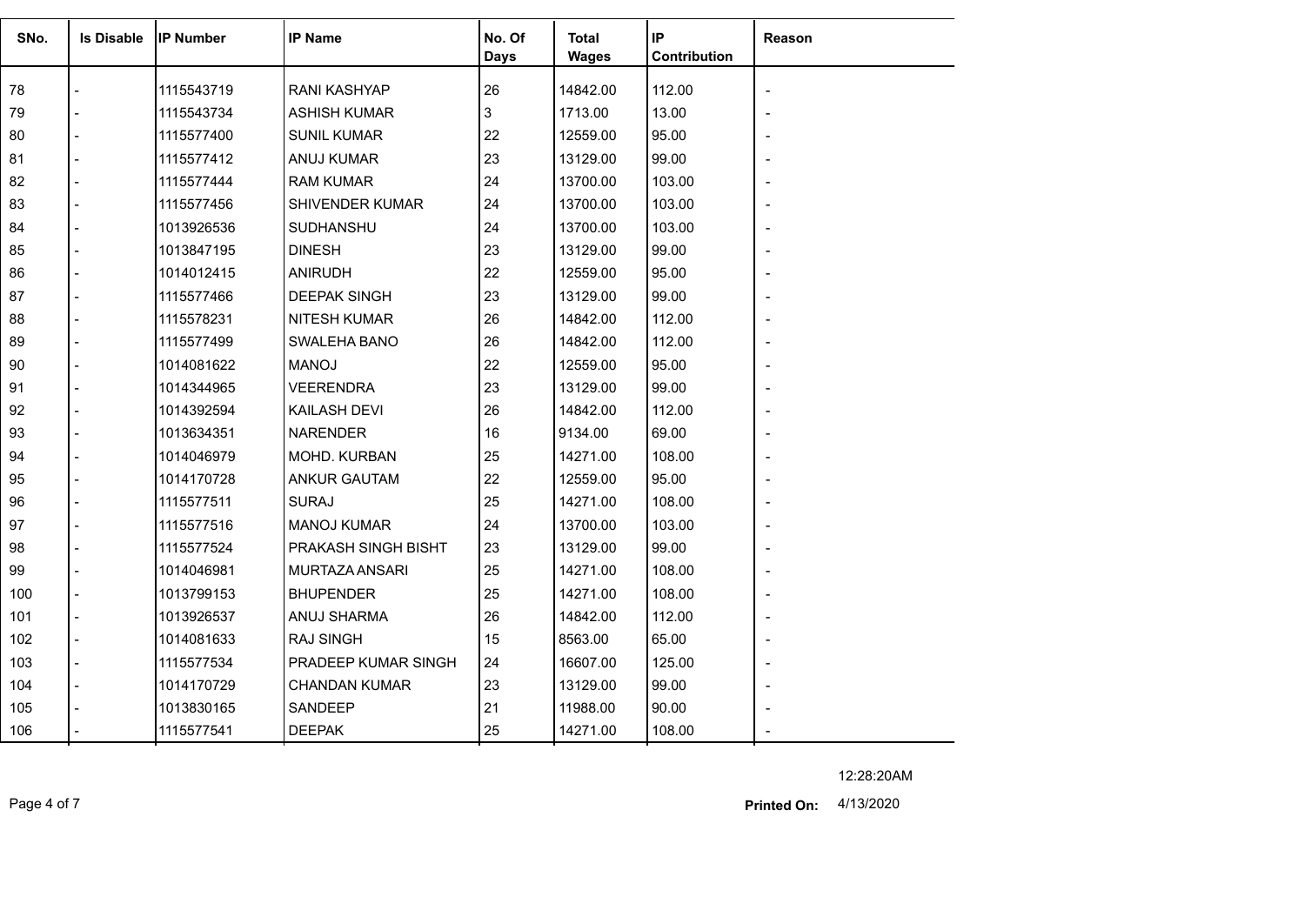| SNo. | <b>Is Disable</b>        | IIP Number | <b>IP Name</b>            | No. Of<br>Days | Total<br><b>Wages</b> | IP<br>Contribution | Reason   |
|------|--------------------------|------------|---------------------------|----------------|-----------------------|--------------------|----------|
| 107  |                          | 1014210650 | RAJ KUMAR                 | 25             | 14271.00              | 108.00             |          |
| 108  |                          | 1115595296 | RAKESH KUMAR JHA          | 26             | 14842.00              | 112.00             |          |
| 109  |                          | 1115595304 | <b>NAR SINGH KUMAR</b>    | 26             | 14842.00              | 112.00             |          |
| 110  |                          | 1115595324 | <b>INDRAWATI</b>          | 26             | 14842.00              | 112.00             |          |
| 111  | $\blacksquare$           | 1115595331 | <b>KAMLESH KUMAR</b>      | 24             | 13700.00              | 103.00             |          |
| 112  | $\overline{a}$           | 1115595345 | KOMAL KUMARI              | 26             | 14842.00              | 112.00             |          |
| 113  |                          | 1115595354 | <b>ANJU</b>               | 23             | 13129.00              | 99.00              |          |
| 114  | $\overline{a}$           | 1115595365 | <b>MANOJ PASWAN</b>       | 26             | 14842.00              | 112.00             |          |
| 115  | $\overline{a}$           | 1115595373 | <b>SHIVAM SINGH</b>       | 24             | 13700.00              | 103.00             |          |
| 116  |                          | 1115595395 | <b>NEETU</b>              | 21             | 11988.00              | 90.00              |          |
| 117  | $\overline{a}$           | 1114400418 | <b>GYAN SINGH</b>         | 17             | 9704.00               | 73.00              |          |
| 118  | $\overline{a}$           | 1115595429 | SONU KUMAR PASVAN         | 26             | 14842.00              | 112.00             |          |
| 119  |                          | 1115612863 | <b>PREETI</b>             | 23             | 13129.00              | 99.00              |          |
| 120  | $\overline{a}$           | 1115612873 | <b>KULDEEP KUMAR</b>      | 15             | 8563.00               | 65.00              |          |
| 121  | $\overline{\phantom{a}}$ | 1115612881 | <b>RITU</b>               | 25             | 14271.00              | 108.00             |          |
| 122  |                          | 1115612901 | <b>MANISHI</b>            | 0              | 0.00                  | 0.00               | On Leave |
| 123  |                          | 1013684162 | <b>ANIL KUMAR</b>         | 25             | 14271.00              | 108.00             |          |
| 124  | $\overline{a}$           | 1115622121 | RAJEEV KUMAR              | 26             | 14842.00              | 112.00             |          |
| 125  | $\blacksquare$           | 1115622125 | <b>GOPAL</b>              | 26             | 14842.00              | 112.00             |          |
| 126  |                          | 1115627606 | <b>DEEPIKA</b>            | 26             | 14842.00              | 112.00             |          |
| 127  | $\overline{a}$           | 1115622128 | PHAHIMUDDEEN              | 26             | 14842.00              | 112.00             |          |
| 128  |                          | 1115614456 | <b>VICKY KUMAR</b>        | 25             | 14271.00              | 108.00             |          |
| 129  |                          | 1115627609 | <b>KAMAL KISHOR</b>       | 0              | 0.00                  | 0.00               | On Leave |
| 130  |                          | 1114211758 | <b>MAMTA</b>              | 26             | 14842.00              | 112.00             |          |
| 131  | $\blacksquare$           | 1115643544 | <b>BHANU PRATAP SINGH</b> | 25             | 14271.00              | 108.00             |          |
| 132  | $\overline{\phantom{a}}$ | 1115643527 | <b>VIKAS KUMAR SAH</b>    | 26             | 14842.00              | 112.00             |          |
| 133  |                          | 1115634407 | <b>ANIL</b>               | 16             | 9134.00               | 69.00              |          |
| 134  |                          | 1115634387 | <b>MUKESH KUMAR</b>       | 26             | 14842.00              | 112.00             |          |
| 135  |                          | 1115634393 | <b>RAM ASHISH</b>         | 20             | 11417.00              | 86.00              |          |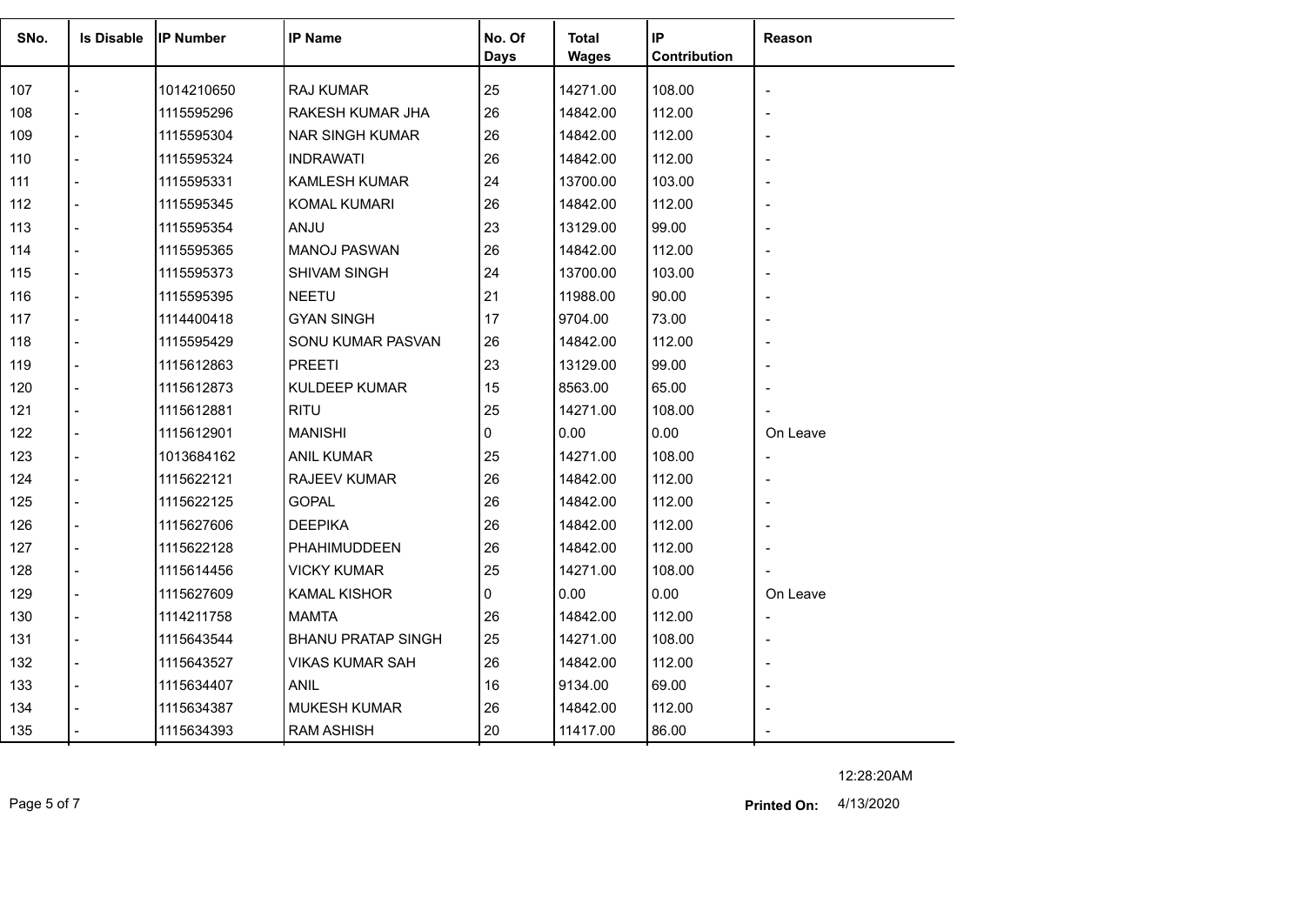| SNo. | <b>Is Disable</b> | <b>IP Number</b> | <b>IP Name</b>            | No. Of<br>Days | <b>Total</b><br><b>Wages</b> | $\sf IP$<br>Contribution | Reason   |
|------|-------------------|------------------|---------------------------|----------------|------------------------------|--------------------------|----------|
| 136  |                   | 1115637395       | <b>PRADESH</b>            | 20             | 11417.00                     | 86.00                    |          |
| 137  |                   | 1115634400       | RUPALI RAJ GUPTA          | 14             | 7992.00                      | 60.00                    |          |
| 138  |                   | 1114498748       | RANI DEVI                 | 23             | 13129.00                     | 99.00                    |          |
| 139  |                   | 1115643538       | <b>ATUL</b>               | 21             | 11988.00                     | 90.00                    |          |
| 140  |                   | 1115652475       | <b>REENA YADAV</b>        | 10             | 5708.00                      | 43.00                    |          |
| 141  |                   | 1115661046       | AVDHESH KUMAR             | 11             | 6279.00                      | 48.00                    |          |
| 142  |                   | 1115652474       | SHIVANI                   | 22             | 12559.00                     | 95.00                    |          |
| 143  |                   | 1014193451       | <b>ONKAR KUMAR PASWAN</b> | 19             | 10846.00                     | 82.00                    |          |
| 144  |                   | 1115487427       | <b>RAM MOHAN</b>          | 26             | 14842.00                     | 112.00                   |          |
| 145  |                   | 1115698328       | <b>RAM MOHAN</b>          | 0              | 0.00                         | 0.00                     | On Leave |
| 146  |                   | 1115691999       | <b>NAVEEN KUMAR</b>       | 26             | 14842.00                     | 112.00                   |          |
| 147  |                   | 1115693461       | <b>WIPIN KUMAR</b>        | 25             | 14271.00                     | 108.00                   |          |
| 148  |                   | 1115693467       | <b>AMIT KUMAR</b>         | 22             | 12559.00                     | 95.00                    |          |
| 149  |                   | 1115691995       | <b>JOGINDER SINGH</b>     | 24             | 13700.00                     | 103.00                   |          |
| 150  |                   | 1115692001       | AMIT KUMAR GUPTA          | 24             | 13700.00                     | 103.00                   |          |
| 151  |                   | 1115705839       | AJAY KUMAR BARAR          | 18             | 10275.00                     | 78.00                    |          |
| 152  |                   | 1115401591       | NAVEEN TIWARI             | 17             | 9704.00                      | 73.00                    |          |
| 153  |                   | 1115710157       | <b>MUKESH KUMAR</b>       | 9              | 5138.00                      | 39.00                    |          |
| 154  |                   | 1115705841       | <b>JITIN</b>              | 12             | 6850.00                      | 52.00                    |          |
| 155  |                   | 1115703969       | <b>UMESH NARIYAL</b>      | 18             | 10275.00                     | 78.00                    |          |
| 156  |                   | 1115702610       | <b>VINOD</b>              | 24             | 13700.00                     | 103.00                   |          |
| 157  |                   | 1115710147       | <b>HARIBILASH SINGH</b>   | 11             | 6279.00                      | 48.00                    |          |
| 158  |                   | 1115703967       | RAZ TEJA                  | 21             | 11988.00                     | 90.00                    |          |
| 159  |                   | 1014160318       | <b>BABITA</b>             | 21             | 11988.00                     | 90.00                    |          |
| 160  |                   | 1115705838       | <b>DOLLY</b>              | 17             | 9704.00                      | 73.00                    |          |
| 161  |                   | 1115702611       | <b>MITHUN KUMAR</b>       | 12             | 6850.00                      | 52.00                    |          |
| 162  |                   | 1115705843       | <b>POOJA</b>              | 5              | 2854.00                      | 22.00                    |          |
| 163  |                   | 1115710150       | <b>GULSHAN KUMAR</b>      | 11             | 6279.00                      | 48.00                    |          |
| 164  |                   | 1115710153       | <b>AMIT KUMAR</b>         | 12             | 6850.00                      | 52.00                    |          |